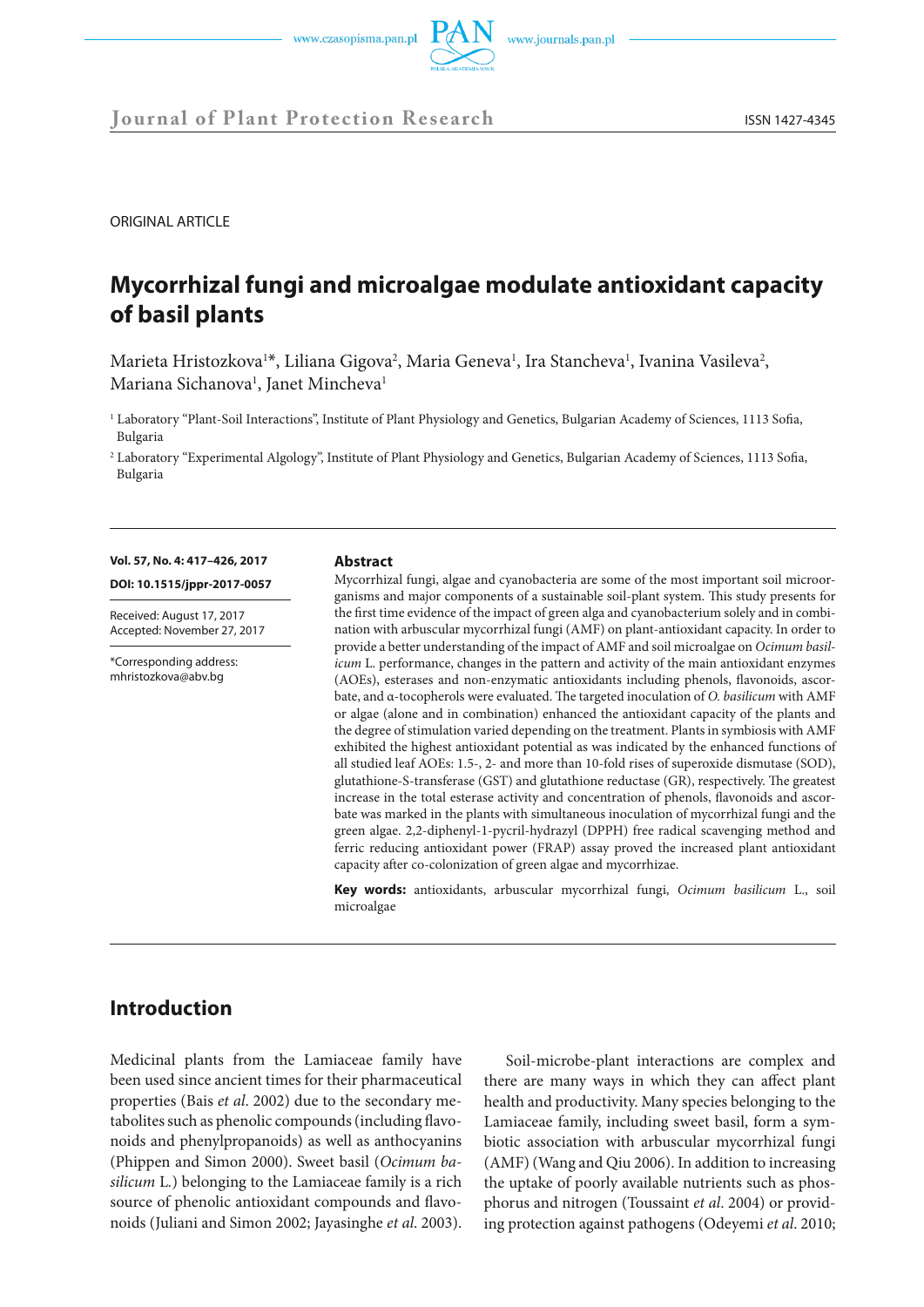Ziedan *et al*. 2011), AMF can also cause changes in the accumulation of secondary metabolites, including phenolics, in host plant roots (Devi and Reddy 2002; Yao *et al*. 2003). Induction of specific manganese-dependent superoxide dismutase (Mn-SOD) isoforms observed in colonized parts of mycorrhizal tomato roots suggests that localized oxidative bursts might occur in the fungi (Pozo *et al*. 2002). However, it was reported that *Glomus mosseae* directly increases the essential oil content in shoots of *Origanum* sp. (Khaosaad *et al*. 2006) as well as sweet basil (Copetta *et al*. 2006). Reactive oxygen species (ROS) were initially thought as toxic by-products of aerobic metabolism. In recent years, it has been established that ROS play an important signaling role in the plants, controlling processes such as growth, development, response to biotic and abiotic environmental factors and programmed cell death. When ROS are at high concentrations they may initiate destructive oxidative processes such as chlorophyll bleaching, lipid peroxidation, protein oxidation, and damage to nucleic acids (Herbinger *et al*. 2002). To protect themselves from oxidative injury, higher plants induced effective antioxidant systems (Asada 1999). The antioxidant systems consist of antioxidant enzymes and non-enzymatic antioxidants including phenols, flavonoids, ascorbate, glutathione, and α-tocopherols. Plant phenols show marked qualitative and quantitative variations not only at different genetic levels (between and within species and cultivars) but also between physiological and developmental stages (Bunning *et al*. 2010). They also vary in response to environmental factors, such as light intensity and nutrient availability (Yang *et al*. 2004; Mogren *et al*. 2007).

The beneficial effect of arbuscular mycorrhizal inoculation on plants is well known. Relatively little is known about the effects of AMF colonization and the addition algae on the antioxidant defense system in shoots of medicinal plants, which are often the harvest products.

Cyanobacteria and green algae release into the soil a large number of substances that play an important role in building up soil fertility, as well as acting as plant growth promoting agents, which results in increased productivity. These microorganisms contain growth-promoting regulators (auxin, gibberellic acid, and cytokinins), nutrients, sugar, amino acids, vitamins, and other secondary metabolites (Karthikeyan *et al*. 2007). Cyanobacteria, more commonly known as blue-green algae, are able to convert insoluble phosphorus in the soil into forms accessible to plants and some of them fix the atmospheric dinitrogen and convert it into a bioavailable form of ammonium (Sahu *et al*. 2012). *Synechocystis* sp. strain R10 was isolated from the shallow lake in Rupite, Bulgaria. The effect of light and temperature on growth, biochemical composition, enzymatic antioxidant defense and biological activity of *Synechocystis* sp. R10 (Gigova *et al*. 2012) was investigated. However, the role of microalgae as a plant antioxidant, especially in relation to their functioning in the rhizosphere, has not been explored in depth. Most research has focused on their growth promotion (influence on plant photosynthesis and yield). Due to the lack of information, the aim of the presented research was to evaluate the influence of AMF (*Claroideoglomus claroideum* EEZ 54) and mono-algal cultures (*Scenedesmus incrassatulus* R83 and *Synechocystis* sp. R10) in the soil on the antioxidant capacity of basil (*O. basilicum*) plants.

## **Materials and Methods**

#### **Biological materials and growth conditions**

Basil plants (*O. basilicum* var. *purpurascens* Benth.) were grown from seeds in 2 kg transparent plastic boxes (five plants per box for each treatment) of polyethylene glycol terephthalate (PET) with 92% transmittance in the range of 380–710 nm in a growth chamber from May to September under a light intensity of 320 µmol  $\cdot$  m<sup>-2</sup>  $\cdot$  s<sup>-1</sup> at 21–25°C (night-day) and a 15 h photoperiod. The relative humidity ranged from 40 to 65%. The plants developed on a soil : perlite substrate (3 : 1, v/v). All pots were adjusted daily to 60% water holding capacity. The soil (leached cinnamonic forest soil – Chromic Luvisols, FAO – 30–40 cm depth) had the following agrochemical characteristics: pH  $(H_2O) - 6.2$ ; 8 mg ⋅ kg<sup>-1</sup> soil total mobile nitrogen (N-NO<sub>3</sub><sup>-</sup> + N-NH<sub>4</sub><sup>+</sup>); 30 mg ⋅ kg<sup>-1</sup> soil P<sub>2</sub>O<sub>5</sub>; 120 mg ⋅ kg<sup>-1</sup> soil K<sub>2</sub>O.

The mycorrhizal strain (*C. claroideum*, ref. EEZ 54) was kindly provided by the AMF collection of Estación Experimental del Zaidín (CSIC Granada, Spain). Mycorrhizal inoculation was done by placing the seeds over a thin layer of the AMF inoculum  $(2 g \cdot kg^{-1} \text{ soil})$ substrate) following the layering method of Jackson *et al*. (1972). The inoculum consisted of colonized roots and soil from 4-month-old oat pot cultures.

Algae strains came from the culture collection of the Experimental Algology Department (Institute of Plant Physiology and Genetics, Bulgarian Academy of Sciences). Monoalgal cultures of *Scenedesmus incrassatulus* R83 and *Synechocystis* sp. R10 were grown autotrophically in a medium according to Šetlik (1967), modified by Georgiev *et al*. (1978) with a 1/2 concentration of nutrients and mineral medium after Aiba and Ogawa (1977), respectively. The final concentration of algal suspensions used for watering was 0.5 g ⋅  $l^{-1}$ . The algae were maintained and prepared for watering of basil plants with uninterrupted illumination from luminescent lamps (75 µmol  $\cdot$  m<sup>-2</sup>  $\cdot$  s<sup>-1</sup> light intensity), and bubbling with  $3 \text{ cm}^3 \cdot \text{s}^{-1}$  air, enriched with  $0.5\%$  CO<sub>2</sub> (Petkov 1995). Algal suspension for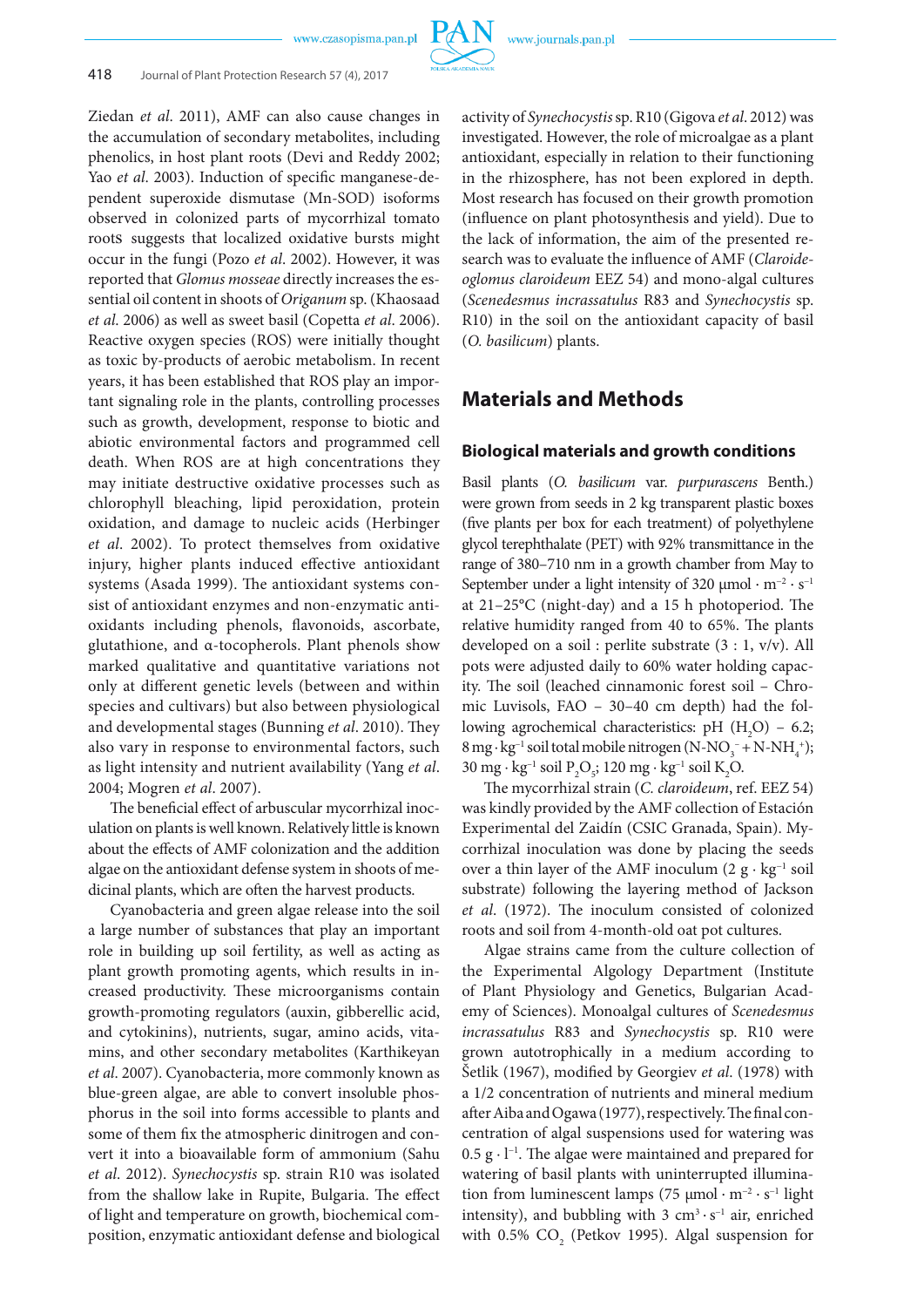**PAN** 

inoculation was added twice after seed germination instead of watering with sterilized water (Petkov 1995).

Six treatments were compared: 1 – control noninoculated plants (C); 2 – plants, inoculated with *C. claroideum* EEZ 54 (AM); 3 – plants, inoculated with *S. incrassatulus* R83 (AL1); 4 – plants, inoculated with *Synechocystis* sp. R10 (AL2); 5 – plants, inoculated with *C. claroideum* EEZ 54 and *S. incrassatulus* R83 (AM + AL1); 6 – plants, inoculated with *C. claroideum* EEZ 54 and *Synechocystis* sp. R10 (AM + AL2).

### **Native polyacrylamide gel electrophoresis (PAGE) and enzyme activity staining**

Fresh leaves (0.50 g FW) from plants exposed to different treatments were homogenized in 0.1 mM K-phosphate buffer (pH 7.8), containing 2.0 mM disodium ethylenediaminetetraacetate dihydrate (Na<sub>2</sub>-EDTA), 1 mM phenyl methyl sulfonyl fluoride (PMSF), 2% polyvinylpyrrolidone K-40 (w/v) and 10% glycerol. The homogenates were centrifuged at 12 000  $\times$  *g* for 30 min. Both steps were carried out at 0–4°C. The concentration of soluble protein in the supernatants was measured by the dye-binding assay (Bradford 1976) with bovine serum albumin grade V (Sigma) as a standard. For determination of changes in the isoenzyme profile and activities of superoxide dismutase (SOD, EC 1.15.1.1), glutathione-S-transferase (GST, EC 2.5.1.18), glutathione-reductase (GR, EC 1.6.4.2) and esterase (EST, EC 3.1.1.x), equal amounts (35 µg) of leaf proteins were subjected to discontinuous PAGE under nondenaturing, nonreducing conditions essentially as described by Laemmli (1970), but without sodium dodecyl sulfate (SDS). Electrophoretic separation was performed by using 4% and 10% polyacrylamide in the stacking and resolving gels, respectively, for 4–5 h at a constant current of 35 mA per gel. After completion of electrophoresis, separate gels were stained for the activities of the respective enzymes.

Bands of SOD activity were localized on gels as described by Azevedo *et al*. (1998). The gels were soaked in 0.1 mM nitroblue tetrazolium, 0.05 mM riboflavin, and 0.3% (v/v) tetramethyl ethylene diamine (TEMED) in 50 mM potassium phosphate buffer (pH 7.8) for 20 min in the dark. The gels were then placed in distilled water and exposed to a light box until they became uniformly blue, while bands where SOD was present were achromatic (10–15 min). The metalloforms of SOD were identified by staining parallel gels preincubated for 30 min with selective inhibitors (2 mM KCN for inhibiting Cu/ZnSOD and 5 mM  $H_2O_2$  for inhibiting both Cu/ZnSOD and FeSOD (Azevedo et al. 1998).

Glutathione reductase activity was detected by incubating the gels in 250 mM Tris-HCl buffer (pH 7.8), containing 0.24 mM 3-(4,5-dimethylthiazol-2-yl)-2, 5-diphenyltetrazolium bromide (MTT), 0.34 mM 2,6-dichlorophenolindophenol (DPIP), 3.6 mM oxidized glutathione (GSSG), and 0.4 mM reduced form of nicotinamide adenine dinucleotide phosphate (NADPH) in darkness for 1 h (Anderson *et al*. 1995).

For GST activity staining, the method described by Ricci *et al.* (1984) was used. Briefly, after the electrophoretic run, the gel was equilibrated in 100 mM potassium-phosphate buffer, pH 6.5, for 10 min, and transferred to a reaction mixture containing 4.5 mM glutathione (GSH), 1 mM 1-chloro-2,4-dinitrobenzene **(**CDNB), and 1 mM nitroblue tetrazolium (NBT) in 0.1 M potassium*-*phosphate buffer, pH 6.5, at 37°C for 10 min. Further, the gel was incubated at room temperature in 100 mM Tris/HCl, pH 9.6, containing 3 mM phenazine methosulphate (PMS). The activity band appeared as an achromatic zone against a blue background.

Esterase isoforms and activity were visualized by staining the gels with α-naphthyl acetate (0.06%, dissolved in a few drops of acetone) and Fast blue BB  $(0.1\%)$  in 200 mM Tris (pH 7.0) with gentle shaking at room temperature until black bands appeared (Murphy *et al*. 1996).

#### **Determination of total phenolic compounds and flavonoids**

Dry leaf samples (1 g) were ground and thoroughly extracted with 96% (v/v) methanol. Concentrations of phenolic compounds were determined spectrophotometrically using the Folin–Ciocalteu reagent and calculated as caffeic acid equivalents (Pfeffer *et al*. 1998). Flavonoids in plant tissues were measured spectrophotometrically according to Zhishen *et al*. (1999), using the standard curve of catechin.

#### **Antioxidant potential assay**

Spectrophotometric quantification of water-soluble (WS-AOC) and lipid-soluble (LS-AOC) antioxidant capacity, expressed as equivalents of ascorbate and α-tocopherol, were performed through the formation of the phospho-molybdenum complex (Prieto *et al*. 1999). The assay was based on the reduction of Mo (VI) to Mo (V) by the sample analysis and the subsequent formation of a green phosphate/Mo (V) complex at an acidic pH. Dry leaf material (0.5 g) was ground with pestle and mortar to a fine powder and  $3$  ml  $\mathrm{dH_2O}$  was added and the suspension was homogenized, transferred to tubes and shaken for 1 h at room temperature in the dark. The suspension was filtered and the extraction repeated with 3 ml  $dH_2O$ . The pellet was washed again with 2 ml  $dH_2O$ . For lipid soluble antioxidant capacity (expressed as α-tocopherol), the procedure was the same except that the extraction was carried out with hexane as a solvent. The method was optimized and characterized on linearity interval, repeatability and reproducibility and molar absorption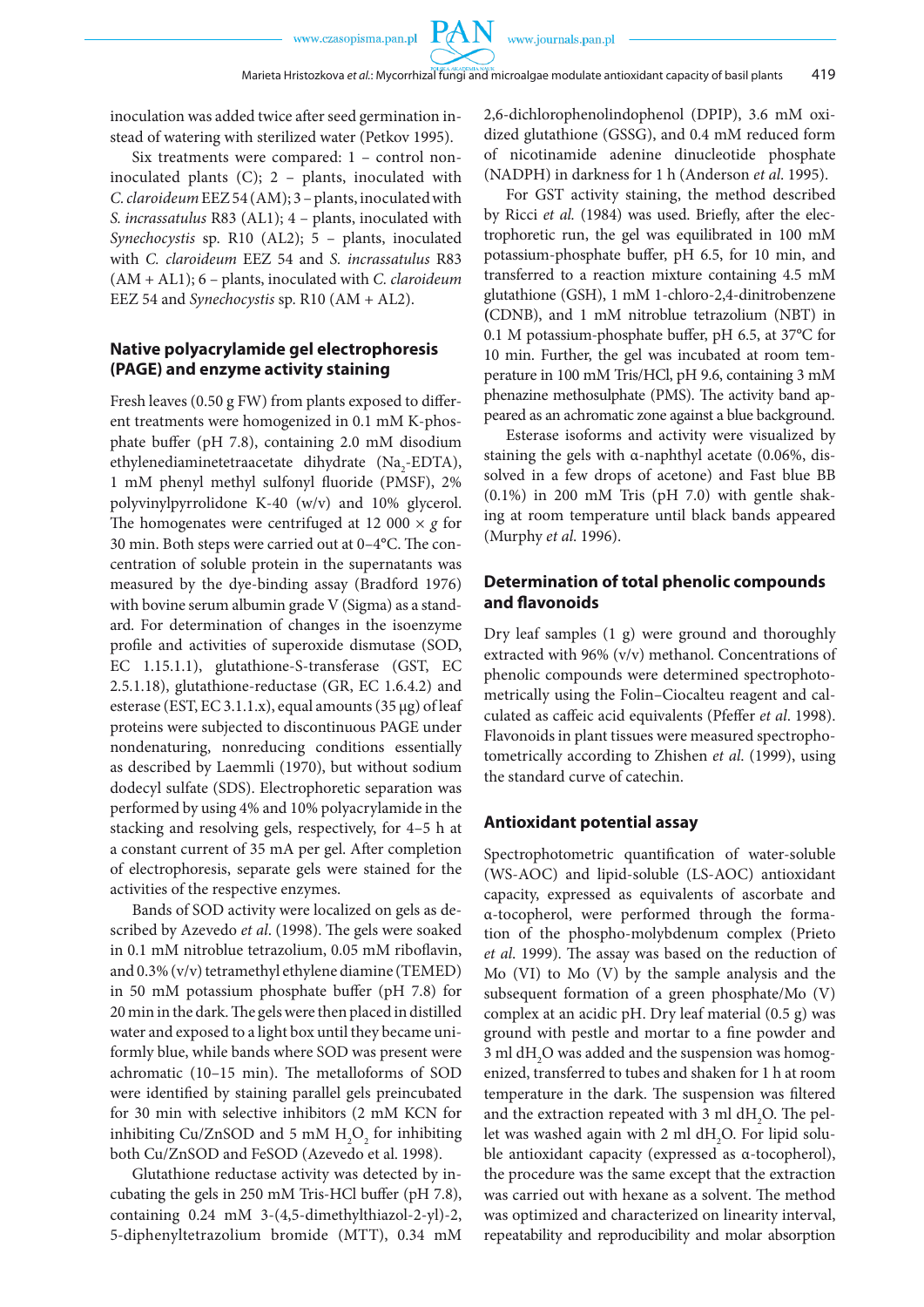

coefficients for the quantitation of water-soluble and lipid-soluble antioxidant capacities expressed as equivalents of ascorbate and α-tocopherol (Prieto *et al*. 1999). Absorption coefficients were:  $(3.4\pm0.1) \times 103 \text{ M}^{-1} \cdot \text{cm}^{-1}$ for ascorbic acid and  $(4.0\pm0.1) \times 103$  M<sup>-1</sup> ⋅ cm<sup>-1</sup> for α-tocopherol.

#### **Ferric reducing antioxidant power (FRAP) assay**

The FRAP reagent was freshly prepared by mixing acetate buffer (300 mM, pH 3.6), TPTZ (tripyridyltriazine) solution (10 mM TPTZ in 40 mM HCl), and FeCl<sub>3</sub> ⋅ 6H<sub>2</sub>O (20 mM) at a ratio of 10 : 1 : 1 (Benzie and Strain 1996). To perform the assay, 900 μl of FRAP reagent, 90 μl of distilled water and 30 μl of the leaf extract were mixed and incubated at 37°C for 15 min. The absorbance was measured at 595 nm using FRAP working solution as a blank.

#### **Total antioxidant capacity**

Free radical-scavenging activity in leaf tissues was determined from the bleaching of the purple methanol solution (2, 2-diphenyl-1-pycril-hydrazyl, DPPH• ), according to Tepe *et al*. (2006). DPPH• is a stable radical with a maximum absorption at 517 nm that can readily undergo reduction by an antioxidant. The percent inhibition of the DPPH• radical (I%) was calculated by the following equation:

$$
I\% = \left[ (A_{\text{blank}} - A_{\text{sample}}) / A_{\text{blank}} \right] \times 100,
$$

where:  $A<sub>blank</sub>$  – the absorbance of the control reaction (containing all reagents except the test compound),  $A_{\text{sample}}$  – the absorbance of the test compound.

#### **Statistical analysis**

The experiment had a completely randomized block design with four replications. The data were subjected to one-way analysis of variance (ANOVA) for comparison of means, and significant differences were calculated according to Fisher's least significance difference (LSD) test at the 5% significance level using a statistical software package (Statgraphics Plus, version 5.1 for Windows). Data are presented as means ± standard error.

### **Results**

This study focused on the impact of AMF and microalgae on *O. basilicum* performance, changes in the pattern and activity of the main antioxidant enzymes, esterases and non-enzymatic antioxidants including phenols, flavonoids, ascorbate, and α-tocopherols. Seven common bands of SOD activity were detected in leaf protein samples from plants exposed to treatments (Fig. 1A, a). Band numbers 1 and 2 were identified as Mn-SOD enzymes by their insensitivity to inhibition by both  $H_2O_2$  (Fig. 1A, b) and cyanide (Fig. 1A, c), while band numbers 3 to 7 were sensitive to both inhibitors, suggesting that they represented a CuZnSOD activity. FeSOD activity was not detected in *O. basilicum* L.

Compared to the control untreated plants (C), the relative total activity of SOD, the first enzyme which scavenges reactive oxygen species, did not change after combined treatment with *C. claroideum* EEZ 54 and *S. incrassatulus* R83 (AM + AL1), while the activity was higher in plants treated only with AM, and lower



**Fig. 1.** Activity of superoxide dismutase (SOD) of non-inoculated (control) and inoculated (AMF and/or algae) *Ocimum basilicum* plants. In a gel SOD isoforms (A) pattern and intensity (a), identification of Mn-SOD (b), and identification of CuZnSOD (c) in leaves after native PAGE of the samples: lane 1– control untreated plant (C); 2 – AM; 3 – AL1; 4 – AL2; 5 – AM+AL1; 6 – AM+AL2. Equal amounts of protein (35 µg) were loaded per well. The isoforms of SOD are numbered from cathode to anode. SOD1 and SOD2 represent Mn-SOD; and SOD3 to 7 - CuZnSOD activity. Relative total SOD activity (B) and total activity of MnSOD (C) of the same samples expressed as a sum of the values (in arbitrary units) for integrated optical density (IOD) of the respective bands. Results shown are representative of three independent trials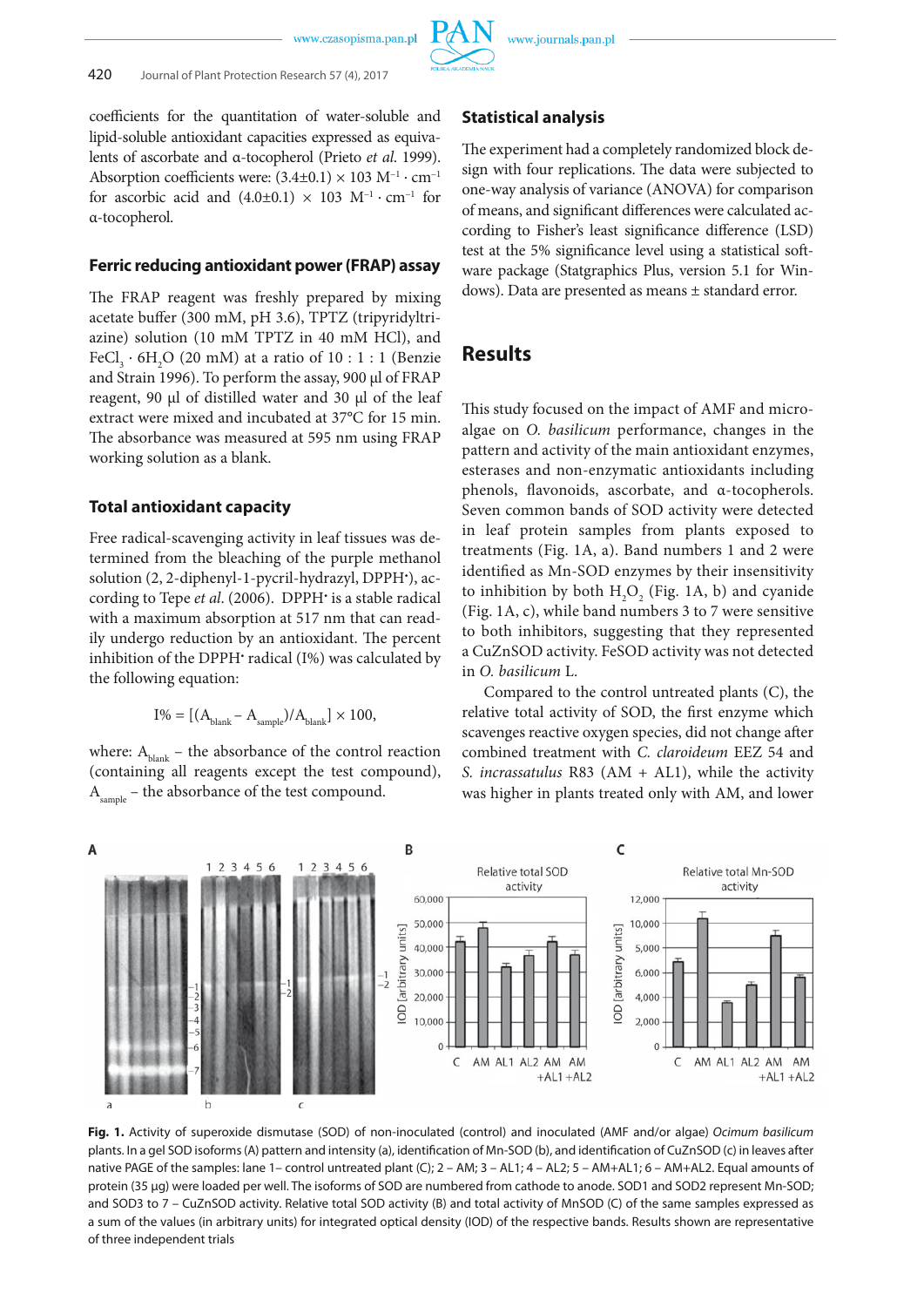in plants treated with AL1 (Fig. 1B). Application of *Synechocystis* sp. R10 alone and in combination with *C. claroideum* EEZ 54 (AL2; AM + AL2) slightly lowered the total SOD activity. The same trend of changes was observed in total Mn-SOD activity (Fig. 1C), but the increase and decrease were more pronounced, reaching 50% in both cases. Mn-SOD was also more responsive to the AM + AL1 treatment (about 30% rise).

Four well-resolved bands of GR were detected in *O. basilicum* leaf extracts, following all treatments. Despite the similarity in GR patterns (Fig. 2A), the activity of this enzyme varied between the treatments. In control  $(C)$ , AL2 and AM + AL1 treated plants, a relatively low total GR activity was maintained (Fig. 2B). In AL1, AM + AL2 and AMF treatments, a gradual increase in enzyme activity was observed (by 200, 346 and 1150%, respectively).

GST was presented by seven isoforms (Fig. 3A). All treatments, except AL1, led to an increase in total activity from 148% for AM + AL2 to 288% for AL2, mainly due to stimulation of isoforms 3, 4, 5 and 6 (Fig. 3B).

Five esterase enzymes with a capacity to hydrolyze non-specific ester substrates such as α-naphthyl acetate were visualized on native polyacrylamide gels. The EST2 and EST4 were the most intense in all samples (Fig. 4A). Although the intensity of each band varied between treatments, relative total EST activity (Fig. 4B) increased or decreased slightly (in the range of 10 to



**Fig. 2.** Glutathione reductase (GR) activity of non-inoculated (control) and inoculated (AMF and/or algae) *Ocimum basilicum* plants. In a gel GR isoform pattern (A) and intensity in leaves after native PAGE of the samples (B): lane 1 – control untreated plant (C); 2 – AM; 3 – AL1; 4 – AL2; 5 – AM+AL1; 6 – AM+AL2. Relative total GR activity of the same samples expressed in arbitrary units. Results shown are representative of three independent trials



**Fig. 3.** Glutathione-S-transferase (GST) activity of non-inoculated (control) and inoculated (AMF and/or algae) *Ocimum basilicum* plants. In a gel GST isoform pattern (A) and intensity in leaves after native PAGE of the samples (B): lane  $1$  – control untreated plant (C);  $2$  – AM; 3 – AL1; 4 – AL2; 5 – AM+AL1; 6 – AM+AL2. Relative total GST activity of the same samples expressed in arbitrary units. Results shown are representative of three independent trials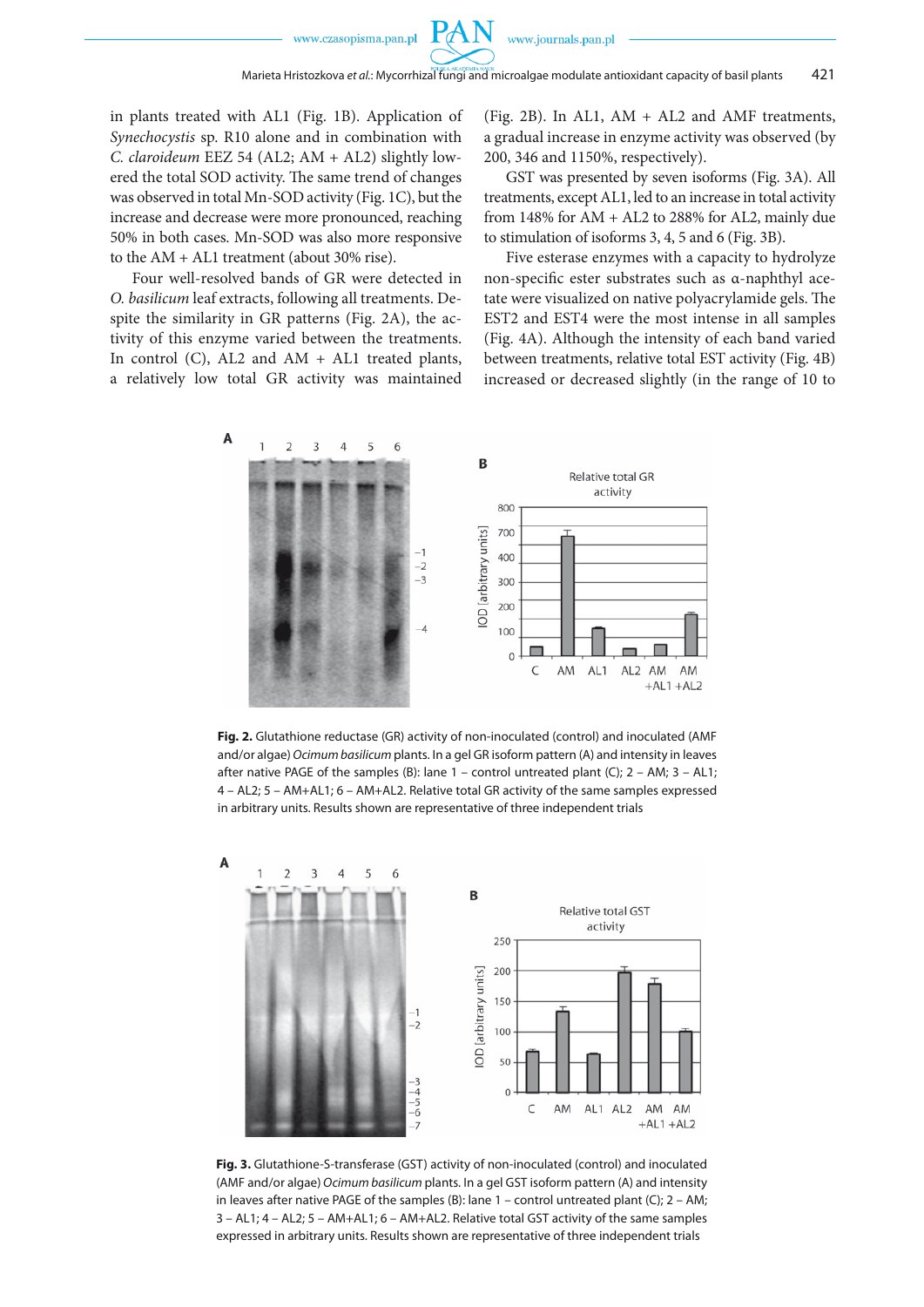

**Fig. 4.** Esterase (EST) activity of non-inoculated (control) and inoculated (AMF and/or algae) *Ocimum basilicum* plants. In a gel EST isoform pattern (A) and intensity in leaves after native PAGE of the samples (B): lane 1 – control untreated plant (C); 2 – AM; 3 – AL1; 4 – AL2; 5 – AM+AL1; 6 – AM+AL2. Relative total EST activity of the same samples expressed in arbitrary units. Results shown are representative of three independent trials

30%) compared to that of control plants (accepted for 100%). Only AM + AL1 treated plants showed significantly higher total enzyme activity (274%). It should be noted, however, that slow (EST1 to 3) and faster (EST4 and 5) moving enzyme forms behaved differently. The slow moving ESTs showed a drop in activity (except for AM + AL1 treatment) in a narrow range (63–88% from that of the control), while the activity of the faster moving EST4 and EST5 was increased. The relative total  $EST4 + EST5$  activity was lowest in the control (accepted for 100%) and highest in the AM + AL1 plants (1064%). AM and AL2 treatments also markedly elevated the activity (by about 600 and 320%, respectively). Comparatively less stimulation was observed in the AL1 and AM + AL2 treated plants (by 54 and 60%, respectively).

Green algae showed more impact on total phenol content than cyanobacterium (Fig. 5). The content of total phenol compounds in nonmycorrhizal and mycorrhizal plants was less when they were treated with cyanobacterium (AL2; AM + AL2) in comparison with treatment with green algae  $(AL1; AM + AL1)$ . The greatest flavonoid content rise was marked in the plants with tandem inoculation of mycorrhizal fungi and algae  $(AM + AL1; AM + AL2)$  while the lowest concentration was detected in control variant.

The content of lipid soluble metabolites with antioxidant capacity expressed as α-tocopherol in basil plants significantly increased with AMF treatment (Fig. 5) followed by inoculation with green alga solely (AL1) and in combination with AMF (AM + AL1). Water soluble-AOC increased with the addition of AMF together with microalgae. Basil plants treated with cyanobacterium solely (AL2) had less WS-AOC (Fig. 5). Total phenols, WS-AOC and LS-AOC

contents in mycorrhizal plants are higher when they are treated with green algae  $(AM + AL1)$ , in comparison when they are treated with a cyanobacterium  $(AM + AL2)$ . The antioxidant capacities measured by DPPH and FRAP methods in basil plants decreased in the control compared with inoculated treatments (Fig. 5). Green microalgae (AL1; AM + AL1) in the soil led to the highest antioxidant capacities in the basil leaves. Targeted treatments with cyanobacterium (AL2; AM + AL2) had lower FRAP and DPPH values (Fig. 5).

### **Discussion**

Soil organisms play a crucial role in the functioning of agricultural ecosystems. Mycorrhizal fungi, algae, and cyanobacteria are some of the most important soil microorganisms and major components of a sustainable soil-plant system. This study presents for the first time evidence of the impact of green alga and cyanobacterium solely and in combination with AMF on plant antioxidant activity. In order to get a better understanding of the impact of AMF and soil microalgae on *O. basilicum* performance, the changes in the pattern and activity of the main antioxidant enzymes, esterases and non-enzymatic antioxidants including phenols, flavonoids, ascorbate, and α-tocopherols were evaluated.

Our results showed that the treatments of *O. basilicum* with AMF or algae (alone and in combination) stimulated the antioxidant capacity of the plants and the degree of stimulation varied depending on the treatment. Moreover, the effect of each treatment was due to activation of specific antioxidant enzymes.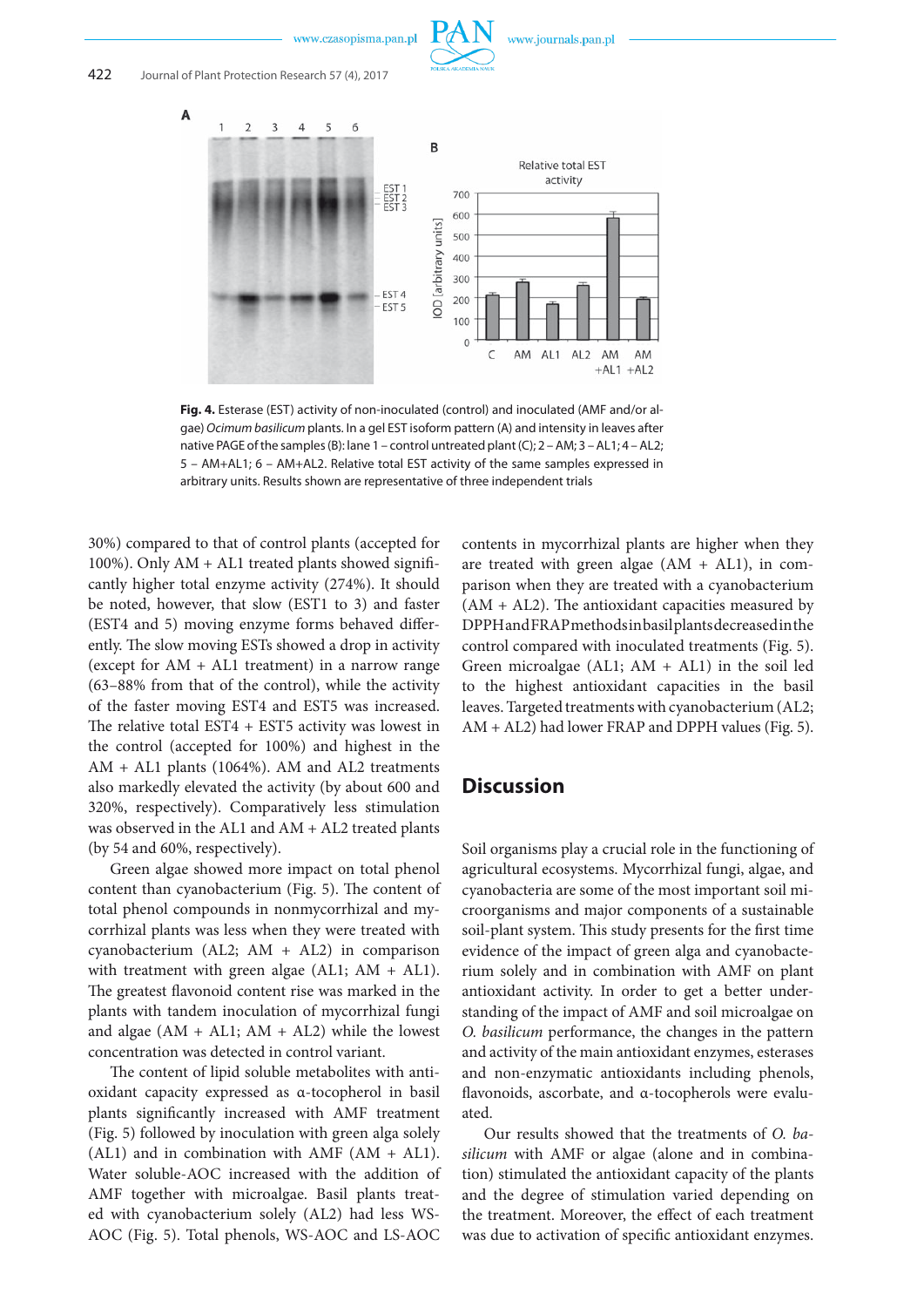



**Fig. 5.** Total phenolic (1), flavonoid concentrations (2), lipid-soluble (3), water-soluble antioxidant capacities (AOC) (expressed as equivalents of ascorbate and α-tocopherol) (4), ferric reducing antioxidant power (FRAP) (5) and free radical-scavenging activity (DPPH) (6) of non-inoculated (control, C) and inoculated (AMF and/or algae) *Ocimum basilicum* plants. FW − fresh weight, DW − dry weight. Values are means ± SE. Letters in common within a graph indicate no significant differences assessed by Fisher LSD test ( $p \le 0.05$ ) after performing ANOVA (n = 9)

Plants treated with AMF exhibited the highest antioxidant potential as was indicated by the enhanced functions of all studied leaf AOEs (1.5-, 2- and more than 10-fold rises of Mn-SOD, GST and GR, respectively). In the AM + AL1 treated plants the activities of Mn-SOD and especially of GST were stimulated (by about 30 and 160%, respectively), while in the AM + AL2 plants the activities of both GR and GST were higher than the control. AL1 treatment stimulated the activity of GR by about three times. GST was the only positive responder to the AL2 treatment. When applied alone, the algae apparently had less effect and this was probably related to the lack of direct contact between them and plants. When basil plants are double inocu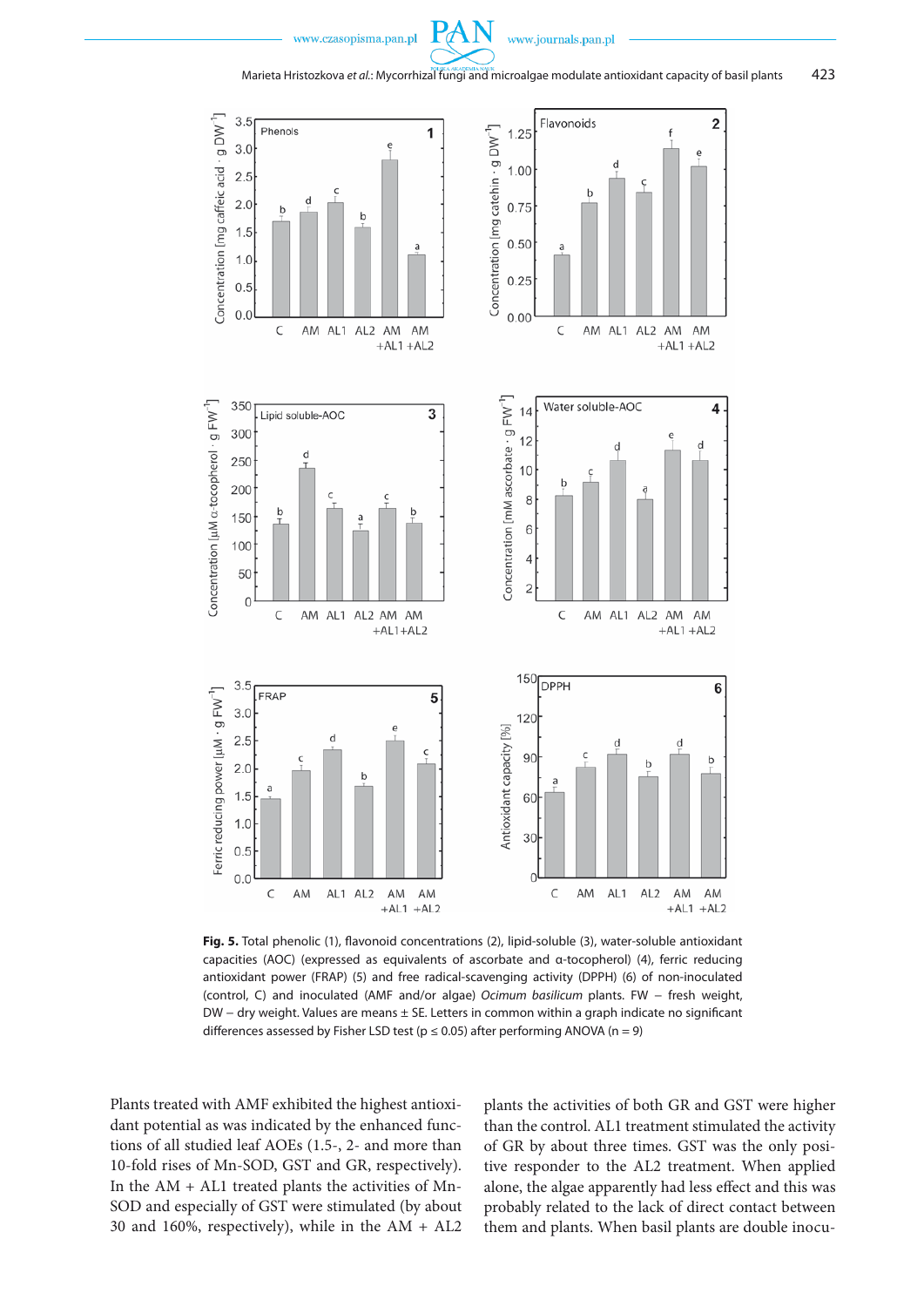lated with *C. claroideum* EEZ 54 and *S. incrassatulus* R 83 (AM + AL1) or *Synechocystis* sp. R 10 (AM + AL2) however, the activity of plant enzymes differed from that after AMF only inoculation, suggesting that algae impact the AMF.

While being extensively studied primarily in the roots, a rise of the antioxidant status in the aboveground plant parts has been reported in different AM-inoculated plants compared to non-mycorrhizal plants. For example, higher levels of antioxidant enzyme activities were observed in leaves of tomato plants colonized by *Glomus mosseae* (Abdel Latef and Chaoxing 2011). According to Rozpądek *et al*. (2014), SOD activity measured in *Cichorium intybus* L. significantly increased in AMF inoculated plants, compared to non-inoculated plants. Estrada *et al*. (2013) also found that AMF symbiosis induced SOD and CAT activities of maize shoots and roots, emphasizing that the degree of induction depended on the AMF species. Despite the symbiotic nature of AMF associations, enhancement of AOEs functions may be a result of general plant defense response to fungal colonization.

 In earlier reports, stimulation of leaf esterase activity was observed in duckweed (*Lemna minor*) exposed to lead, cadmium, chromium, zinc, copper and mercury (Mukherjee *et al*. 2004) and also in *Centaurea ragusina* under salt treatments (Radić and Pevalek-Kozlina 2010). In these studies, the authors imply that the induction of esterases confers tolerance of plants to the applied treatments. Furthermore, plant esterases are known to actively participate in many biological processes, such as activation of signal molecules (Stuhlfelder *et al*. 2004), regulation of cell growth and organ development (Gao *et al*. 2009) as well as regulation of secondary metabolite levels and bioactivity (Dogru *et al*. 2000; Ganjewala and Luthra 2009). Based on this knowledge, it is tempting to speculate that the activated specific esterases (EST4 and EST5) of *O. basilicum* participate in the improvement of plant growth and development observed following all treatments (data not shown).

Some antioxidants are high molecular weight proteins and enzymes, while others are small molecular weight compounds such as phenols. Their antioxidant properties are associated with their ROS scavenging potential (Sakihama and Yamasaki 2002). Phenolic production in plants can be affected by biotic and abiotic factors (Toussaint *et al*. 2007). AMF colonization and microalgae treatment may be a way to alter or enhance phenolic production or composition within the host plant. It is also known that the accumulation of phenols in plants is dependent on the developmental stage of the symbiosis (Abdel-Lateif *et al*. 2012). In the present study, these compounds were analyzed in the advanced stage of mycorrhiza formation. The total

phenols of *O. basilicum* are increased, when plants are inoculated with AMF and green algae (Fig. 5). Similar results for the phenol content have already been reported for several other mycorrhized plants (Jurkiewicz *et al*. 2010; Zubek *et al*. 2015). Phenolic compounds may play a key role in the crosstalk between plants and symbiotic fungi, as they affect spore germination, the growth of hyphae and stimulate root colonization (Abdel-Lateif *et al*. 2012; Pusztahelyi *et al*. 2015). There is a lack of studies on whether the microalgae have some role for phenols and flavonoids synthesis in plants. The contents of total phenols in aerial parts of basil do not change significantly when the plants are mycorrhized (Hazzoumi *et al*. 2015). Our results indicate that basil antioxidant potential mainly defined by its high concentration of phenolic compounds and flavonoids. These results confirm previous reports showing that total phenols and flavonoids contributed significantly to the antioxidant capacity in the plants of *Lamiaceae* (Matkowski *et al*. 2008).

## **Conclusions**

The present study provides evidence that dual inoculation can be a simple and useful method for obtaining higher contents of total phenols, flavonoids and water soluble antioxidants followed by an increase of antioxidant activity in *O. basilicum*. The production of higher yield and quality in medicinal plants, through conventional methods, often requires external inputs such as fertilizers and pesticides. In this context, the use of bioinoculants, a natural alternative to chemical fertilizers, is likely to promote the production of active ingredients.

More detailed studies are needed, however, to clarify the exact role of mycorrhizal fungi in increasing the antioxidant activity and regulation of defense responses of the host plant. On the other hand, AMF has been found to improve resistance to pathogens, heavy metals and salinity, and influence the level of secondary metabolites in plants (Abdel Latef and Chaoxing 2011; Estrada *et al*. 2013; Zubek *et al*. 2015; Mollavali *et al*. 2016). With this in mind, it cannot be ruled out that the increase in antioxidant capacity is a prerequisite for better tolerance of the plants to subsequent abiotic and/or biotic stress.

AM associations bring about significant changes in the host plant and its environment: at the rhizosphere level, they influence soil structure, carbon deposition in the soil, and microbial diversity, in part through changes in root exudation. These shifts in the microbial communities of the rhizosphere may indirectly influence the outcome of plant interactions with other organisms, including soil microalgae.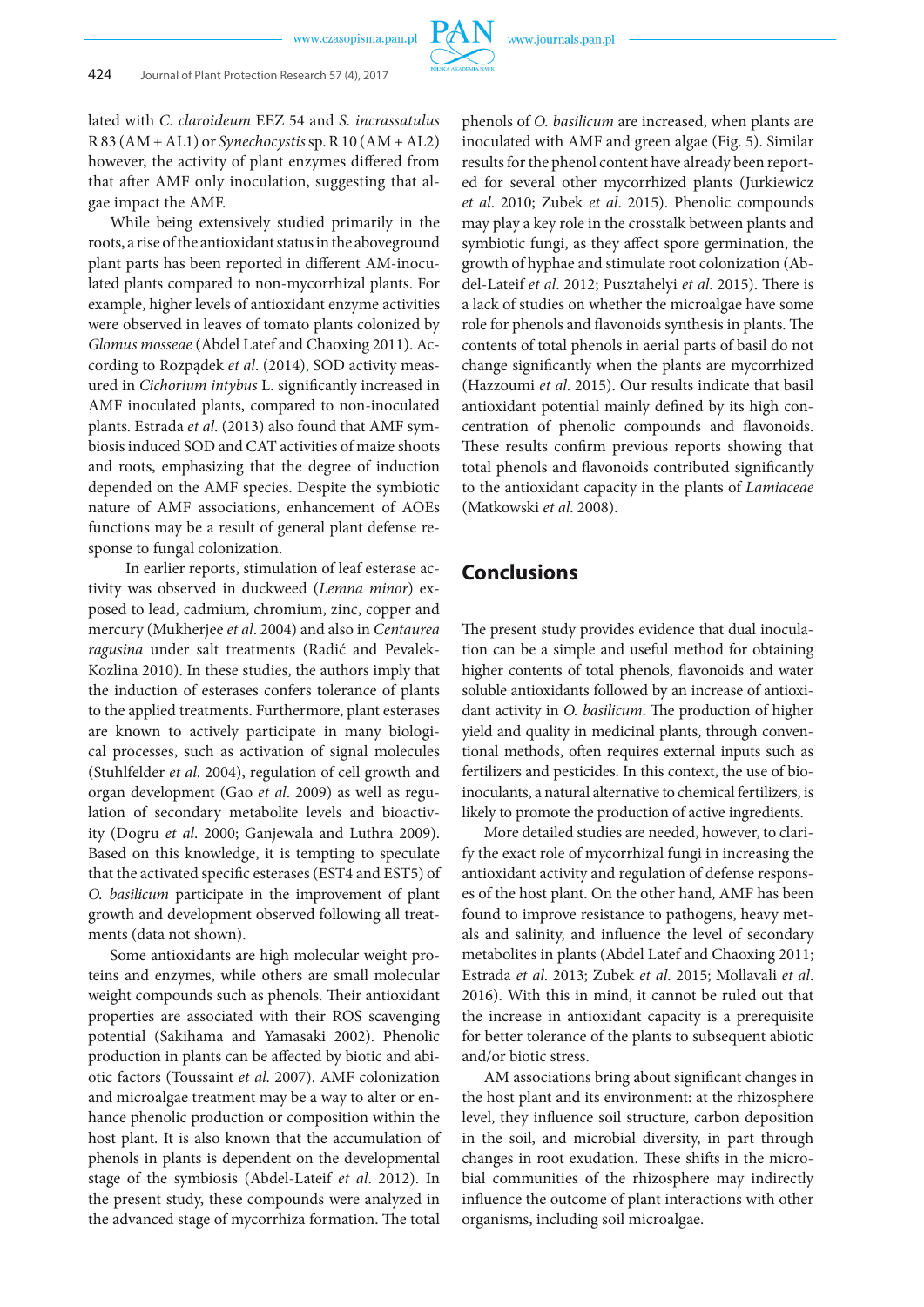#### **Acknowledgements**

The authors would like to thank Madlen Boychinova, for her technical assistance.

#### **References**

- Abdel Latef A.A.H., Chaoxing H. 2011. Effect of arbuscular mycorrhizal fungi on growth, mineral nutrition, antioxidant enzymes activity and fruit yield of tomato grown under salinity stress. Scientia Horticulturae 127 (3): 228–233. DOI: https://doi.org/10.1016/j.scienta.2010.09.020
- Abdel-Lateif K., Bogusz D., Hocher V. 2012. The role of flavonoids in the establishment of plant roots endosymbioses with arbuscular mycorrhiza fungi, rhizobia and frankia bacteria. Plant Signaling and Behavior 7 (6): 636–641. DOI: https://doi.org/10.4161/psb.20039
- Aiba S., Ogawa T. 1977. Assessment of growth yield of a bluegreen alga: *Spirulina platensis* in axenic and continuous culture. Journal of General Microbiology 102: 179–182.
- Anderson M., Prasad T., Stewart C. 1995. Changes in isozyme profiles of catalase, peroxidase, and glutathione reductase during acclimation to chilling in mesocotyls of maize seedlings. Plant Physiology 109 (4): 1247–1257. DOI: https:// doi.org/10.1104/pp.109.4.1247
- Asada K. 1999. The water-water cycle in chloroplasts: scavenging of active oxygens and dissipation of excess photons. Annual Review of Plant Physiology and Plant Molecular Biology 50 (1)**:** 601–639. DOI: https://doi.org/10.1146/annurev. arplant.50.1.601
- Azevedo R., Alas R., Smith R., Lea P. 1998. Response of antioxidant enzymes to transfer from elevated carbon dioxide to air and ozone fumigation, in the leaves and roots of wildtype and catalase-deficient mutant of barley. Physiologia Plantarum 104 (2): 280–92.
- Bais H., Walker T., Schweizer H., Vivanco J. 2002. Root specific elicitation and antimicrobial activity of rosmarinic acid in hairy root cultures of *Ocimum basilicum*. Plant Physiology and Biochemistry 40 (11): 983–995. DOI: https://doi. org/10.1016/s0981-9428(02)01460-2
- Benzie I., Strain J. 1996. The ferric reducing ability of plasma (FRAP) as a measure of "antioxidant power": The FRAP assay. Analytical Biochemistry 239 (1): 70–76. DOI: https:// doi.org/10.1006/abio.1996.0292
- Bradford M. 1976. A rapid and sensitive method for the quantification of micrograms quantities of protein utilising the principle of protein-dye binding. Analytical Biochemistry 72 (1–2): 248–254. DOI: https://doi.org/10.1006/ abio.1976.9999
- Bunning M., Kendall P., Stone M., Stonaker F., Stushnoff C. 2010. Effects of seasonal variation on sensory properties and total phenolic content of 5 lettuce cultivars. Journal of Food Science 75 (3): 156–161. DOI: https://doi.org/10.1111/j.1750- 3841.2010.01533.x
- Copetta A., Lingua G., Berta G. 2006. Effects of three AM fungi on growth, distribution of glandular hairs, and essential oil production in *Ocimum basilicum* L. Var. Genovese. Mycorrhiza 16 (7): 485–494. DOI: https://doi.org/10.1007/s00572- 006-0065-6
- Devi M., Reddy M. 2002. Phenolic acid metabolism of groundnut (*Arachis hypogaea* L.) Plants inoculated with VAM fungus and *Rhizobium*. Plant Growth Regulation 37 (2): 151–156. DOI: https://doi.org/10.1023/A:1020569525965
- Dogru E., Warzecha H., Seibel F., Haebel S., Lottspeich F., Stockigt J. 2000. The gene encoding polyneuridine aldehyde esterase of monoterpenoid indole alkaloid biosynthesis in plants is an ortholog of the alpha/β hydrolase super family. European Journal of Biochemistry 267 (5): 1397–1406. DOI: https://doi.org/10.1046/j.1432-1327.2000.01136.x
- Estrada B., Aroca R., Barea J.M., Ruiz-Lozano J.M. 2013. Native arbuscular mycorrhizal fungi isolated from a saline habitat improved maize antioxidant systems and plant tolerance to salinity. Plant Science 201–202: 42–51. DOI: https://doi. org/10.1016/j.plantsci.2012.11.009
- Ganjewala D., Luthra R. 2009. Geranyl acetate esterase controls and regulates the level of geraniol in lemongrass (*Cymbopogon flexuosus* Nees ex Steud.) mutant cv. GRL-1 leaves. Zeitschrift für Naturforschung 64 (3–4): 251–259. DOI: https://doi.org/10.1515/znc-2009-3-417
- Gao Z., Qian Q., Liu X., Yan M., Feng Q., Dong G., Liu J., Han B. 2009. Dwarf 88, a novel putative esterase gene affecting architecture of rice plant. Plant Molecular Biology 71 (3): 265–276. DOI: https://doi.org/10.1007/s11103-009-9522-x
- Georgiev D., Dilov H., Avramova S. 1978. Millieu nutritif tamponne et méthode de culture intensive des microalgues vertes [Buffered nutrient medium and intensive method of green microalgae cultivation]. Hydrobiology 7: 14–23. (in Bulgarian)
- Gigova L., Gacheva G., Ivanova N., Pilarski P. 2012. Effects of temperature on *Synechocystis* sp. R10 (*Cyanoprocaryota*) at two irradiance levels. I: Effect on the growth, biochemical composition and defense enzyme activities. Genetics and Plant Physiology 2 (1–2): 24–37.
- Hazzoumi Z., Moustakime Y., Elharchli E., Amrani K. 2015. Effect of arbuscular mycorrhizal fungi (AMF) and water stress on growth, phenolic compounds, glandular hairs, and yield of essential oil in basil (*Ocimum gratissimum* L). Chemical and Biological Technologies in Agriculture 2 (1): 10. DOI: https://doi.org/10.1186/s40538-015-0035-3
- Herbinger K., Tausz M., Wonisch A., Soja G., Sorger A., Grill D. 2002. Complex interactive effects of drought and ozone stress on the antioxidant defense systems of two wheat cultivars. Plant Physiology and Biochemistry 40 (6–8): 691–696. DOI: https://doi.org/10.1016/s0981-9428(02)01410-9
- Jackson N., Franklin R., Miller R. 1972. Effects of vesicular-arbuscular mycorrhizae on growth and phosphorus content of three agronomic crops. Soil Science Society of America 36 (1): 64–67. DOI: https://doi.org/10.2136/sssaj1972.0361 5995003600010014x
- Jayasinghe C., Gotoh N., Aoki T., Wada S. 2003. Phenolics composition and antioxidant activity of sweet basil (*Ocimum basilicum* L.). Journal of Agricultural and Food Chemistry 51 (15): 4442–4449. DOI: https://doi.org/10.1021/jf034269o
- Juliani R., Simon J.E. 2002. Antioxidant activity of basil. p. 575–579. In: "Trends in New Crops and New Uses" (J. Janick, A. Whipkey, eds.). ASHS Press, Alexandria, VA.
- Jurkiewicz A., Ryszka P., Anielska T., Waligórski P., Białońska D., Góralska K., Tsimilli-Michael M., Turnau K. 2010. Optimization of culture conditions of *Arnica montana* L.: effects of mycorrhizal fungi and competing plants. Mycorrhiza 20 (5): 293–306. DOI: https://doi.org/10.1007/s00572-009-0280-z
- Karthikeyan N., Prasannaa R., Nainb L., Kaushik B.D. 2007. Evaluating the potential of plant growth promoting cyanobacteria as inoculants for wheat. European Journal of Soil Biology 43 (1): 23–30. DOI: https://doi.org/10.1016/j. ejsobi.2006.11.001
- Khaosaad T., Vierheili H., Nell M., Zitterl-Eglseer K., Novak J. 2006. Arbuscular mycorrhiza alters the concentration of essential oils in oregano (*Origanum* sp., *Lamiaceae*). Mycorrhiza 16 (6): 443–446. DOI: https://doi.org/10.1007/s00572- 006-0062-9
- Laemmli U.K. 1970. Cleavage of structural proteins during the assembly of the head of bacteriophage T4. Nature 227 (5259): 680–685. DOI: https://doi.org/10.1038/227680a0
- Matkowski A., Tasarz P., Szypuła E. 2008. Antioxidant activity of herb extracts from five medicinal plants from *Lamiaceae*, subfamily *Lamioideae.* Journal of Medicinal Plants Research 2 (11): 321–330.
- Mogren L., Olsson M., Gertsson U. 2007. Effects of cultivar, lifting time and nitrogen fertiliser level on quercetin content